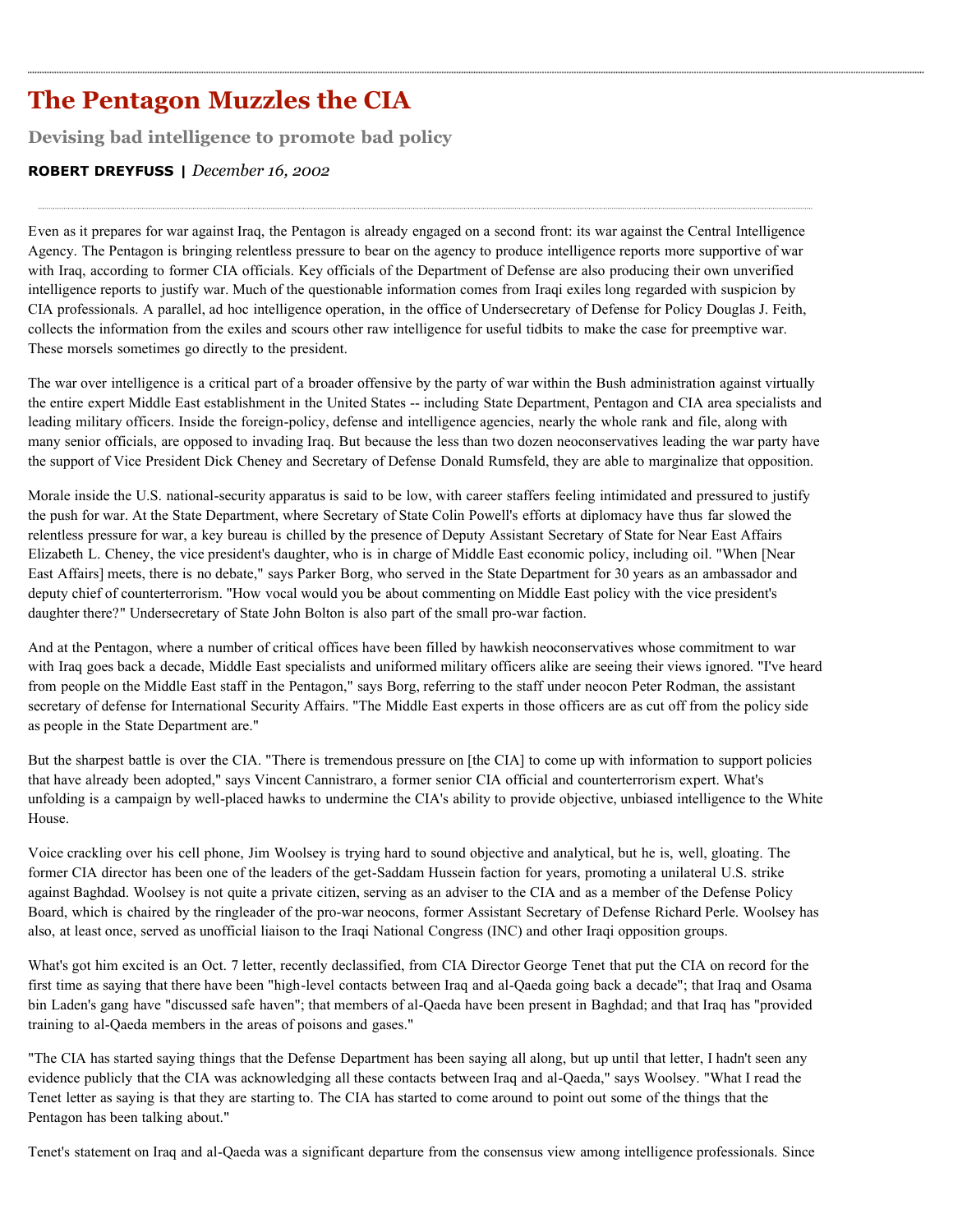September 11, many of them, inside government and out, have pooh-poohed the notion that Iraq has provided support to al-Qaeda, and they continue to do so. Daniel Benjamin, co-author, with Steven Simon, of *The Age of Sacred Terror*, was director of counterterrorism at the National Security Council (NSC) in the late 1990s, and he oversaw a comprehensive review of Iraq and terrorism that came up empty. "In 1998, we went through every piece of intelligence we could find to see if there was a link [between] al-Qaeda and Iraq," says Benjamin. "We came to the conclusion that our intelligence agencies had it right: There was no noteworthy relationship between al-Qaeda and Iraq. I know that for a fact. No other issue has been as closely scrutinized as this one." The State Department's annual review of state-sponsored terrorism hasn't mentioned any link, either.

A sign of how the Iraq-al-Qaeda issue is roiling the agency is how Tenet himself qualified the analysis. In his letter, addressed to Sen. Bob Graham (D-Fla.), chairman of the Senate Select Committee on Intelligence, Tenet wrote: "Our understanding of the relationship between Iraq and al-Qaeda is evolving and is based on sources of varying reliability." Benjamin, along with other analysts, points out that the CIA's letter seemed to strain to make the connection, noting that the phrase "sources of varying reliability" is "a way of saying that there isn't much evidence."

But if after failing to find links between Iraq and al-Qaeda for years the CIA is suddenly discovering a connection between the two, some analysts believe that it is Tenet, the CIA director, playing politics and arranging to tell the Pentagon what it wants to hear. "[The CIA] is giving Bush what he wanted on Iraq and al-Qaeda," says Melvin Goodman of the Center for International Policy, who is also a former CIA Soviet expert and a fierce critic of politicized intelligence. "Tenet is playing the game, to a certain extent." Goodman, who has maintained contacts inside the agency, says that the CIA's key intelligence analysts are upset with Tenet and concerned that he will frame their conclusions in a way that kowtows to the Pentagon's preconceived view. "There's a lot of anger and questions about whether Tenet will hold off this pressure," Goodman says. "[The CIA analysts are] worried, and they don't have a lot of confidence in him. But the analytical core is holding fast to the evidence, and the evidence doesn't show that link."

However, the intense pressure from the Pentagon seems to be having an effect. Tenet is, after all, a politician, not a CIA veteran. After serving as staff director for the Senate Select Committee on Intelligence, Tenet moved over to the CIA itself and was named to the director's job by President Clinton. But he took pains to ingratiate himself with the Bushes, *père et fils*. He quickly acted to name the CIA headquarters after former President Bush in 1998, organized a major intelligence conference at the George Bush School of Government and Public Service at Texas A&M University -- itself headed by Robert Gates, a former CIA director -- and personally briefed then-Texas Gov. Bush during the 2000 election campaign. Tenet's quiet politicking was enough to persuade Bush to keep him on at the CIA, and the director's recent actions signal that he doesn't intend to buck the drive toward war.

"It's demoralizing to a number of the analysts," says Cannistraro. "The analysts are human, and some of them are also ambitious. What you have to worry about is the 'chill factor.' If people are ignoring your intelligence, and the Pentagon and NSC keep telling you, 'What about this? What about this? Keep looking!' -- well, then you start focusing on one thing instead of the other thing, because you know that's what your political masters want to hear."

#### Spy vs. Spy

For more than a year, one of the main sources of Defense Department pressure on the CIA has been a unnamed, rump intelligence unit set up in Undersecretary Feith's policy shop at the department. Begun as a two-person group, it has since expanded to four and now five people, and was set up to provide Rumsfeld, Deputy Secretary of Defense Paul Wolfowitz and Feith with data they can use to disparage, undermine and contradict the CIA's own analyses. Established just after September 11, the unit's main focus -- though not its only one -- has been on Iraq, especially Iraq's alleged links to al-Qaeda and Iraq's alleged intent to use its alleged nuclear, chemical and biological weapons.

In a controversial Oct. 24 briefing at the Pentagon, Rumsfeld noted that a primary purpose of the unit was to provide him with ammunition that he could use to harass the CIA staffer who briefs him every morning. "In comes the briefer, and she walks through the daily brief and I ask questions," said Rumsfeld. "What I could do is say, 'Gee, what about this? Or what about that? Has somebody thought of this?'" Using powerful computers and having access to reams of intelligence factoids, Feith's team could create a steady stream of data bits that Rumsfeld, Wolfowitz and Feith himself could use to pick apart the CIA's conclusions, sending the CIA's collectors and analysts back to rewrite their reports.

The fact that the unit is overseen by Feith, an ideologically committed partisan who is pushing for war with Iraq, raises questions about its impartiality and its willingness to reach conclusions that might contradict the Pentagon leadership's stated policy intentions. "It's one thing to create a unit to provide an independent look, and it's another thing to go on a fishing expedition," says Benjamin, the former NSC official. "The fact that this unit has been there for more than a year suggests that it is a fishing expedition."

Informed sources say the person in charge of the unnamed unit is Abram Shulsky, another key member of the Perle-Wolfowitz war party. When Daniel Patrick Moynihan (D-N.Y.) was elected to the Senate in 1976, he "brought with him some of [Sen. Henry M.] Jackson's most militantly neoconservative former aides, among them Elliott Abrams, Chester Finn, Abram Shulsky and Gary Schmitt," according to a 1986 account in *The Washington Post*. Perle was also a former Jackson aide, and Shulsky, Perle and many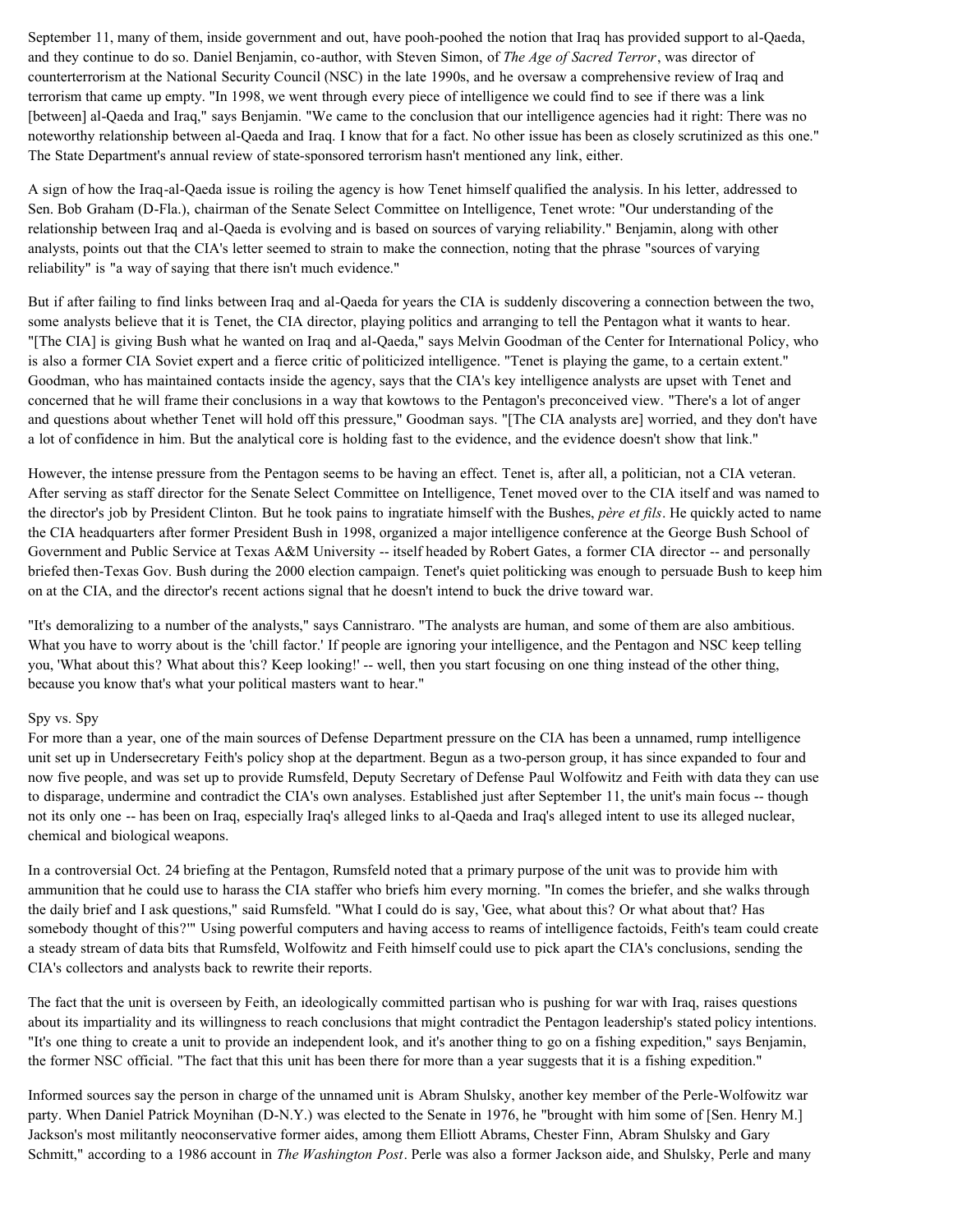kindred thinkers got jobs in President Reagan's Department of Defense in the 1980s. Shulsky also spent years at the Consortium for the Study of Intelligence, a project of the National Strategy Information Center (NSIC), and at the RAND Corporation. At RAND, along with other fellow neocons, including I. Lewis "Scooter" Libby (now Cheney's chief of staff), Shulsky contributed a study called "From Containment to Global Leadership: America and the World after the Cold War." That study was a forerunner of the recent military strategy document released by the Pentagon suggesting that the United States act to preserve its global hegemony, even if it means preemptive war or preventive war making.

Roy Godson, the head of the Consortium for the Study of Intelligence and a colleague of Shulsky's for many years, has high hopes for the success of the Pentagon's Iraq intelligence unit, despite its small size when arrayed against the CIA's might. "It might turn out to be a David against Goliath," says Godson.

## Dubious Intelligence

The Pentagon's war against the CIA relies heavily on intelligence from the Iraqi National Congress. But most Iraq hands with long experience in dealing with that country's tumultuous politics consider the INC's intelligence-gathering abilities to be nearly nil. Yet, Perle, Woolsey and the Pentagon's policy-makers increasingly use the INC as their primary source of information about Iraq's weapons programs, its relationship to terrorism and its internal political dynamics. "A lot of what is useful with respect to what's going on in Iraq is coming from defectors, and furthermore they are defectors who have often come through an organization, namely, the INC, that neither State nor the CIA likes very much," Woolsey told me.

Earlier this year, the State Department abruptly stopped funding an INC scheme to collect intelligence inside Iraq. "The INC could only account for \$2.5 million out of \$4.5 million they received for the program," says a State Department official. "I can't say that there was evidence of corruption or embezzlement, but \$2 million was unaccounted for." The more the INC began getting into intelligence work, the more the State Department grew uncomfortable funding the program. "The only reason they stopped paying for that program is that the State Department hates the INC," says a knowledgeable source. Shortly thereafter, the Pentagon picked up the tab. Now, whatever intelligence the INC collects goes straight to the Defense Department, according to spokesman Lt. Col. David Lapan. "The intelligence guys here get the information first and do the analysis," he says. Goodman, the former CIA analyst, concurs, saying, "The INC is in the Pentagon every day."

But the Pentagon's critics are appalled that intelligence provided by the INC might shape U.S. decisions about going to war against Baghdad. At the CIA and at the State Department, Ahmed Chalabi, the INC's leader, is viewed as the ineffectual head of a selfinflated and corrupt organization skilled at lobbying and public relations, but not much else. [See "Tinker, Banker, Neocon, Spy," tap, Nov. 18.] "The [INC's] intelligence isn't reliable at all," says Cannistraro. "Much of it is propaganda. Much of it is telling the Defense Department what they want to hear. And much of it is used to support Chalabi's own presidential ambitions. They make no distinction between intelligence and propaganda, using alleged informants and defectors who say what Chalabi wants them to say, [creating] cooked information that goes right into presidential and vice-presidential speeches."

Adds Cannistraro, "They're willing to twist information in order to serve that interest. They've opened up a channel at the Pentagon to collect intelligence from Iraqi exiles, using people off the books, contractors. It's getting pretty close to an Iran-Contra type of situation."

Manipulating the CIA is nothing new, of course. For decades, politicians annoyed that intelligence from the agency might work against policy goals have sought to bring pressure to bear on the CIA to alter its views or, failing that, to diminish the CIA's standing. During the Vietnam War, the Pentagon disparaged CIA analyses that cast into doubt the projected "light at the end of the tunnel." In the 1970s, then-CIA Director George H.W. Bush invited a so-called Team B group of neoconservative hawks to spin out a report accusing the CIA ("Team A") of consistently underestimating the Soviet threat. (Team B, it's worth noting, was created at the instigation of Albert Wohlstetter, the political godfather to Perle, Wolfowitz, et al.) That pressure continued, in other forms, during Ronald Reagan's military buildup in the 1980s. In the 1980s, too, then-CIA Director Bill Casey was notorious for constantly trying to politicize the CIA, repeatedly trying to influence the agency's reporting on Central America, Afghanistan and the Soviet Union.

#### The Uses of Endless War

The hostility by the hard-liners against what they see as the CIA's myopia on Iraq at least matches any of those earlier fights. Perle, who said recently that the CIA's analysis of Iraq "isn't worth the paper it's written on," adds that the CIA is afraid of rocking the ark in the Middle East. "The CIA is status-quo oriented," he told me. "They don't want to take risks. They don't like the INC because they only like to work with people they can control."

According to informed sources, Perle, who's currently based at the conservative American Enterprise Institute (AEI), has for the past several years sponsored the work of a former CIA clandestine operative, Reuel Marc Gerecht, helping him financially, lending him the use of his villa in France to write a book and getting him a fellowship at AEI. Gerecht, who spends much of his time living in Brussels, maintains close ties to the INC via its centers in London and Washington. According to a person familiar with the